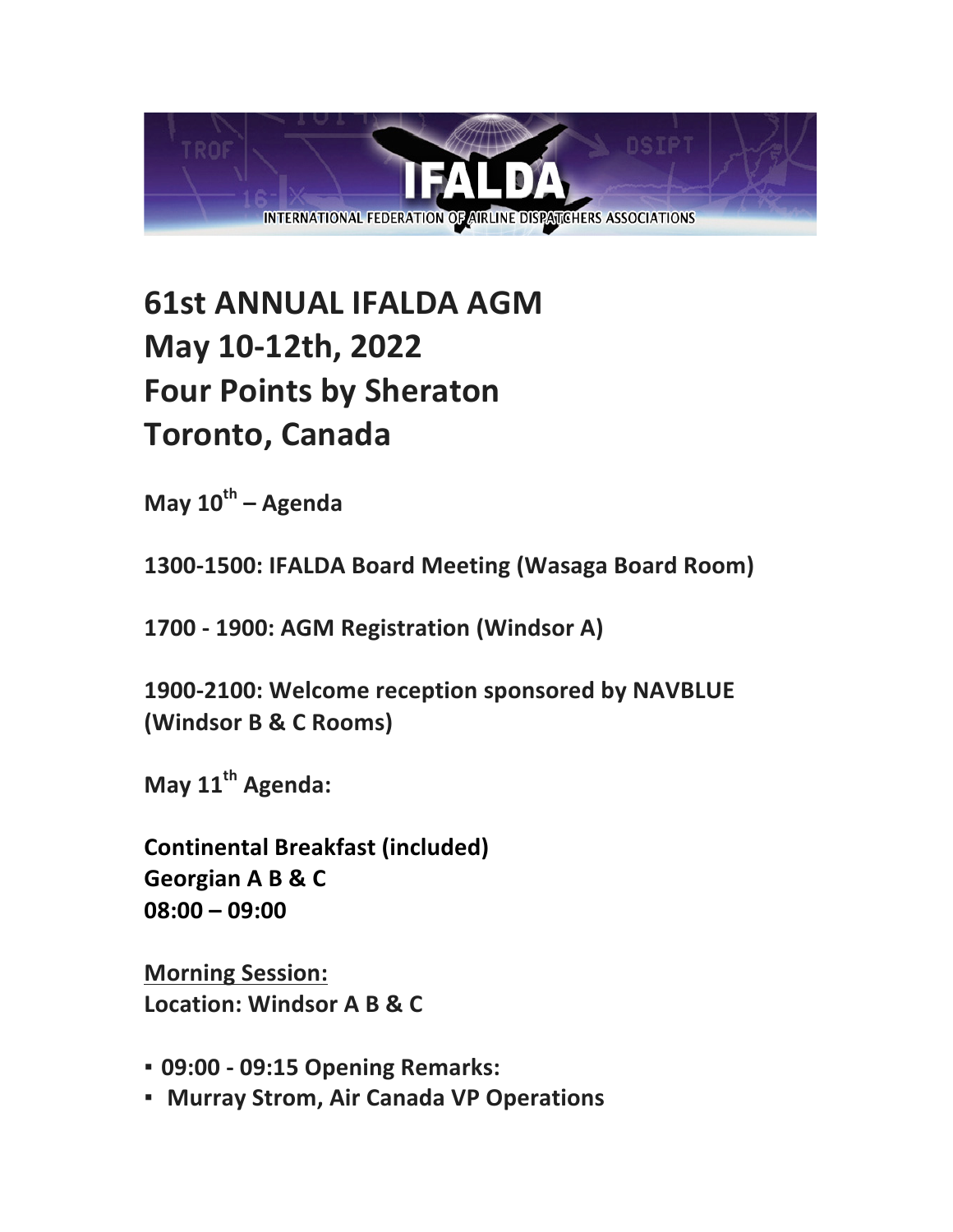- **09:15-10:15 EUFALDA Report Part 1 (Matthias Duerbeck, President)**
- **(Operations/Elections/Executive and Financial report -2-**
- **10:15-10:30 - Network Break sponsored by FLIGHTKEYS/Lufthansa Systems**
- **10:30-11:30 EUFALDA Report Part 2 (Matthias Duerbeck, President)**
- **11:30-12:00** The role of the Flight Dispatcher in the 21<sup>st</sup> **Century – Industry Panel Report**
- **12:00-13:00 – LUNCH – Sponsored by EWAS. Served at the Hotel**

## **Afternoon Session:**

- **13:15 - 15:00 IFALDA Report (Russ Williams, President)**
- **(Operations/Elections/Executive and Financial reports)**
- **· IFALDA Member group reports**
- **15:00-15:15 – EWAS presentation**
- **15:15-15:30 – Network Break sponsored by FLIGHTKEYS/Lufthansa Systems**
- **15:30-16:05 – Flight Dispatch & ATC – Rod Stone, Director Flight Dispatch, Air Canada**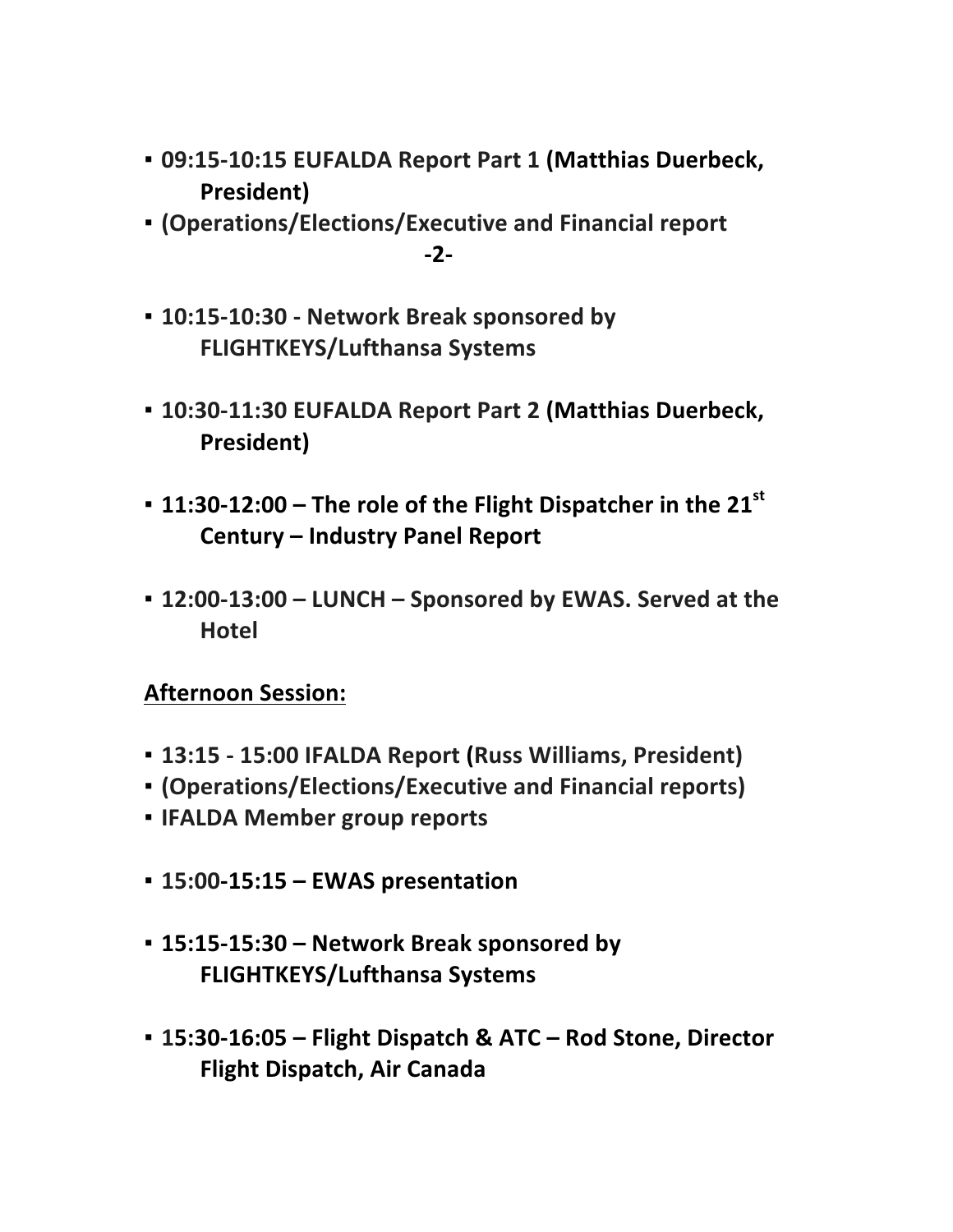- **16:05-16:25: AVTEC presentation – Mike White**
- **16:25-16:40 – Network Break sponsored by FLIGHTKEYS/Lufthansa Systems -3-**
- **16:40-17:10 – Operational Control: Canadian Flight Dispatch Development – Russ Williams IFALDA President**
- **17:10- 17:15 – Closing remarks**

**#Gala Dinner – 19:00 – Sponsored by AVTEC & Hosted at the Four Points by Sheraton – Georgian A, B & C** 

**May 12th Agenda:**

**Continental Breakfast (included) Georgian A B & C 08:00 – 09:00**

**Morning Session:** 

- **09:00-09:50 Haleo Clinic Insomnia/Fatigue for Flight Dispatchers**
- $-$  09:50-10:05 NAVBLUE presentation
- **10:05 – 10:20 – Network Break sponsored by FLIGHTKEYS/Lufthansa Systems**
- **10:20 -11:00 – Canadian ATC system – Jerry Brodt, CATCA Regional VP**